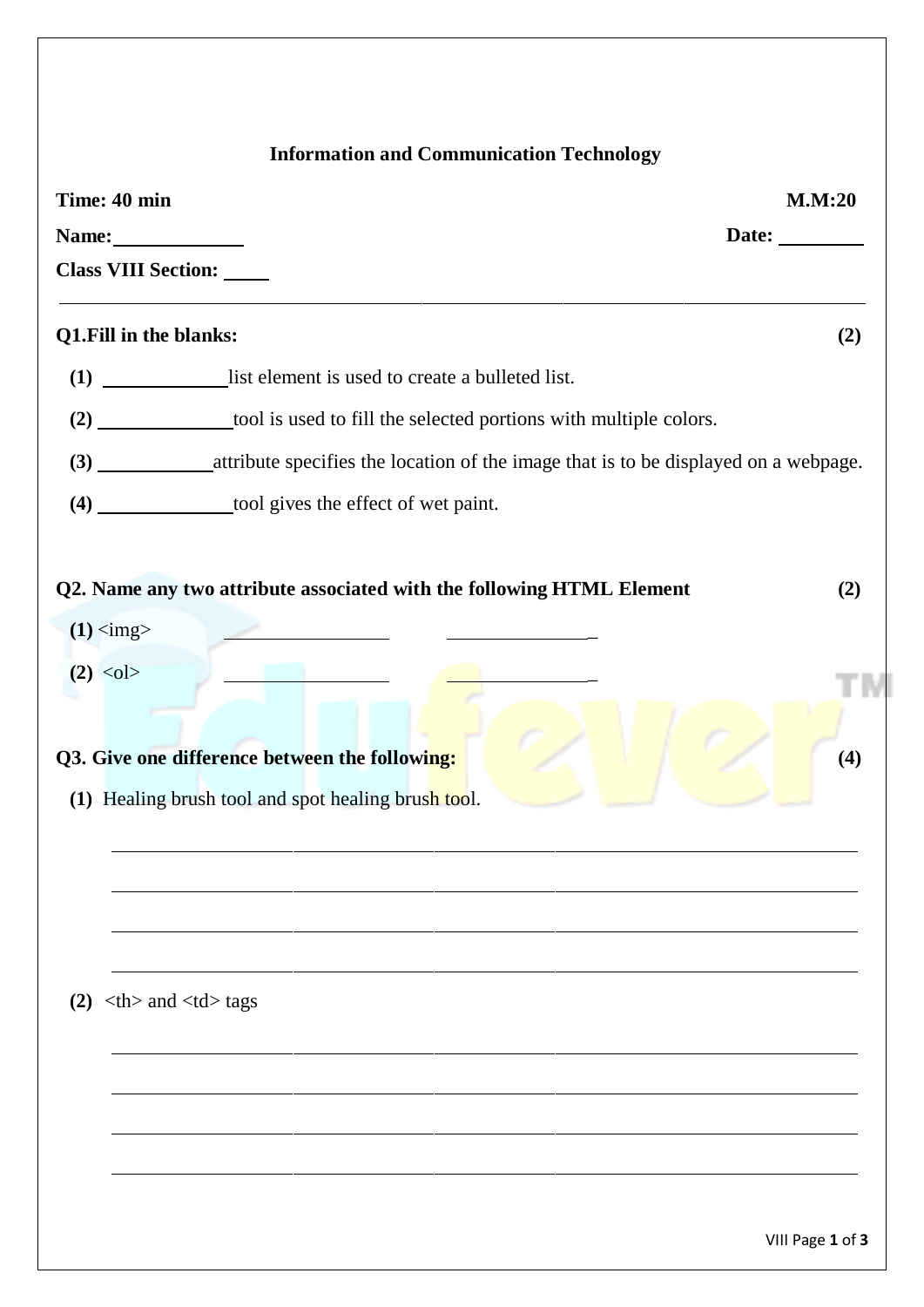

## **Q6. Write HTML code for the following (4)**

Tiger Camel Animals

## **(2)** C. Games

**(1)**

- Badminton
- Lawn Tennis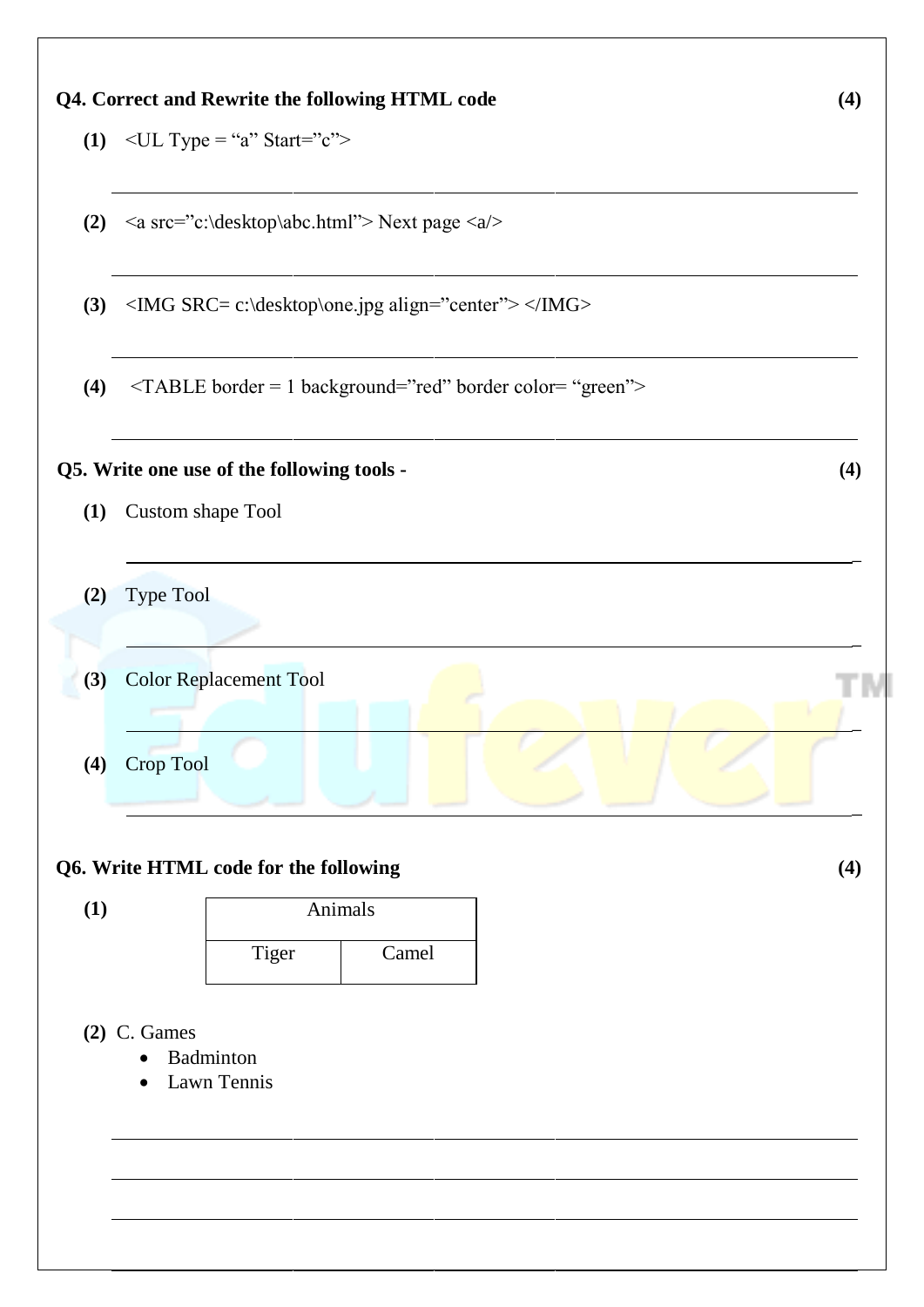|     |                                                                                       | Q7. Circle the correct option        |  |                   |  |               |                   | (2)              |  |  |  |
|-----|---------------------------------------------------------------------------------------|--------------------------------------|--|-------------------|--|---------------|-------------------|------------------|--|--|--|
|     |                                                                                       |                                      |  |                   |  |               |                   |                  |  |  |  |
|     | (a) Key used along with move tool to create a copy of the selected part of the image. |                                      |  |                   |  |               |                   |                  |  |  |  |
|     | (i)<br>Ctrl                                                                           |                                      |  | $(ii)$ Alt        |  | (iii) Shift   |                   |                  |  |  |  |
|     |                                                                                       |                                      |  |                   |  |               |                   |                  |  |  |  |
| (b) | Eraser tool that erases the areas of an image that share common colour pixels         |                                      |  |                   |  |               |                   |                  |  |  |  |
|     |                                                                                       | (i) Background eraser                |  | (ii) Magic Eraser |  |               | (iii) Eraser tool |                  |  |  |  |
|     |                                                                                       |                                      |  |                   |  |               |                   |                  |  |  |  |
| (c) |                                                                                       | Symbol used for internal linking is. |  |                   |  |               |                   |                  |  |  |  |
|     | $(i)$ #                                                                               |                                      |  | (ii) @            |  | $(iii)$ &     |                   |                  |  |  |  |
| (d) | Attribute use to merge two or more columns while creating a table in html.            |                                      |  |                   |  |               |                   |                  |  |  |  |
|     |                                                                                       |                                      |  |                   |  |               |                   |                  |  |  |  |
|     | (i)                                                                                   | Rowspan                              |  | (ii) Columnspan   |  | (iii) Colspan |                   |                  |  |  |  |
|     |                                                                                       |                                      |  |                   |  |               |                   | VIII Page 3 of 3 |  |  |  |